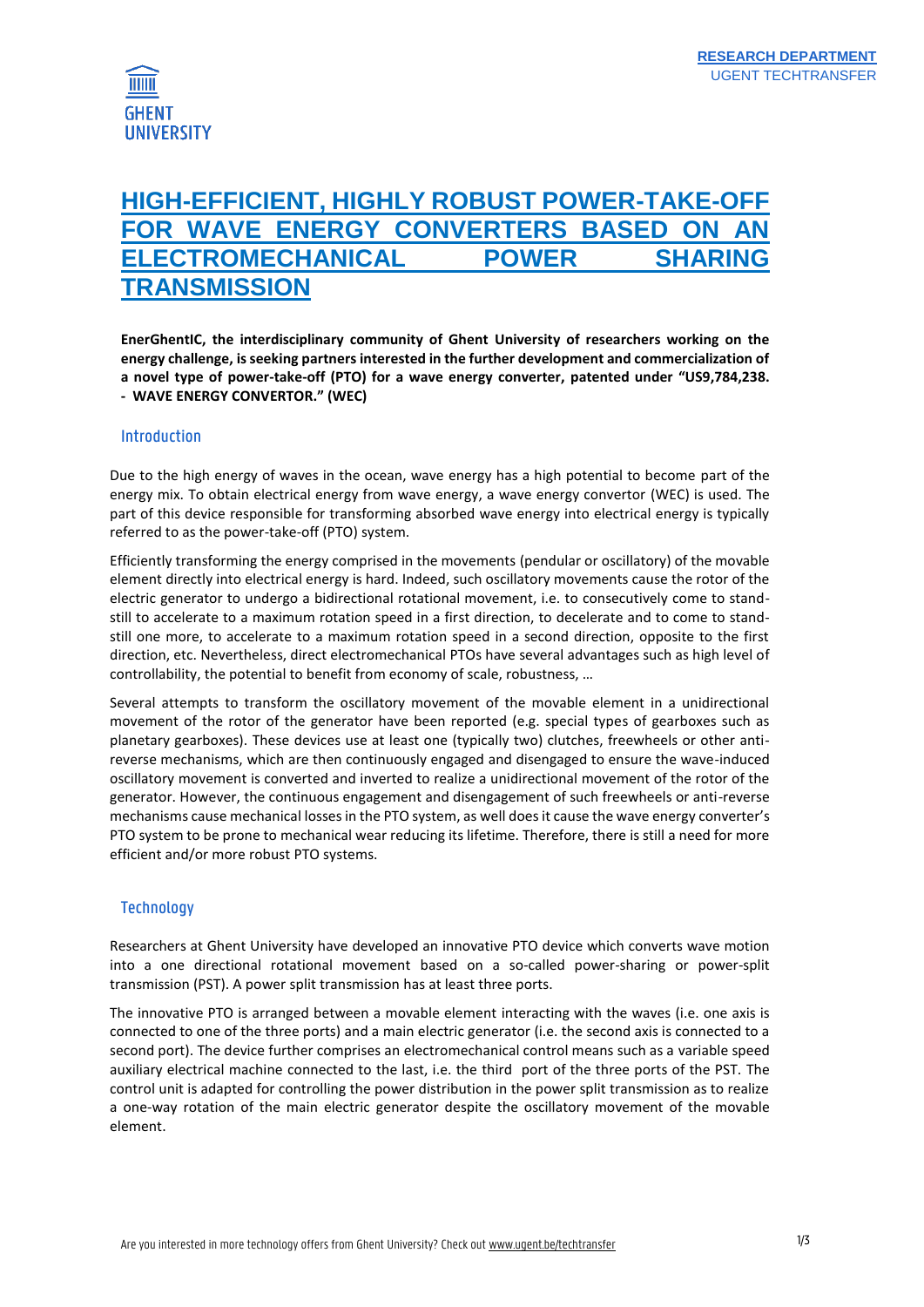

### Applications

PTO system for the conversion of wave energy to electrical energy. The PTO includes an PST; several implementations of the PST are feasible:

- Implementation via a planetary gear box with all three axes operational.
- Implementation via a differential.
- Implementation through a so-called EVT (Electromechanical Variable Transmission). In preparation of a H2020 project this has been studied in more detail and lead to the proposal of a generic versatile PTO approach for wave energy devices

#### Advantages

The main advantage of the device is that a wave motion which is a movement in substantially two different directions, e.g. a substantially upward and substantially downward movement, is efficiently transferred into electrical energy. We have shown in simulation the basic potential and advantages of the technology. The main benefits are a result of the fact that the PST provides an additional degree of freedom to optimize and control the PTO. Hence:

- For a nominal seastate (SS) more electrical energy can be extracted (+25% yield for the same installed power compared to a direct drive system)
- The power quality of the produced electricity is increased (better power flatness factor)
- The PST introduces an inherent over-power protection (de-tuning of the WEC is possible)
- At several sea states, the energy yield is less sensitive to the actual settings
- In the case an EVT is used to implement the PST there is no mechanical wear. In case a mechanical implementation is opted for, the torque levels in the PST gear box remain much acceptable.

#### Status of development

We estimate the current technology status to be at TRL 3: Concept validated in lab on a relatively low power scale (see figure 1).

A simulation tool has been developed wherein the technology has been evaluated and a control algorithm has been established. The tool simulates a real wave energy input (irregular waves).

#### Partnership

We are looking for two types of partners:

- OEM Wave energy developers in need for an effective electromechanical power-take-off (PTO)
- System integrators willing to develop a generic, versatile PTO

#### Intellectual property

US Patent **US9,784,238. - WAVE ENERGY CONVERTOR** European Patent **EP3066333 – WAVE ENERGY CONVERTOR**